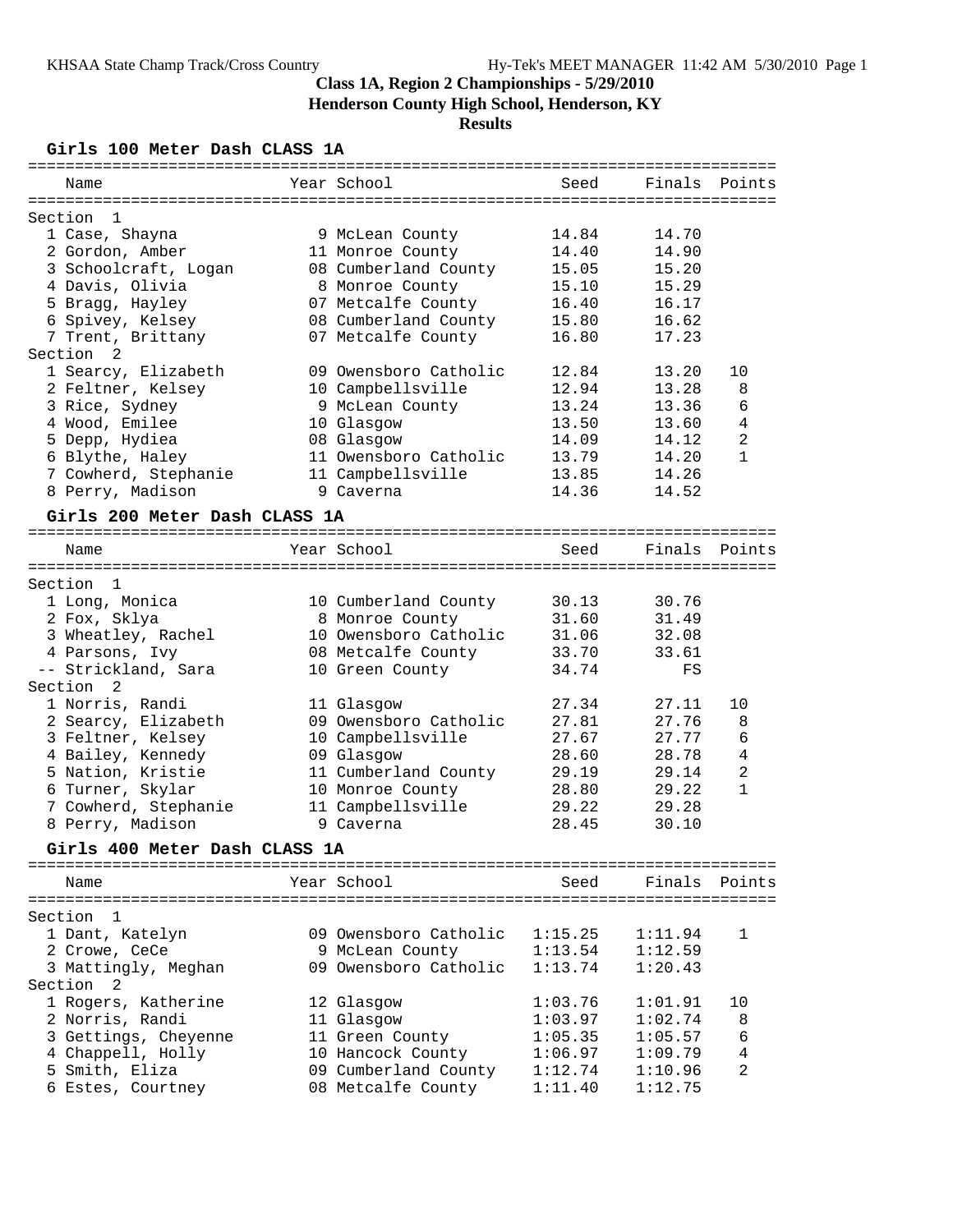**Henderson County High School, Henderson, KY**

| Girls 400 Meter Dash CLASS 1A    |                                     |          |          |                |
|----------------------------------|-------------------------------------|----------|----------|----------------|
| 7 Shirley, Lanisha               | 11 Metcalfe County                  | 1:12.40  | 1:12.91  |                |
| 8 Nation, Kristie                | 11 Cumberland County                | 1:10.54  | 1:14.67  |                |
| Girls 800 Meter Run CLASS 1A     |                                     |          |          |                |
|                                  |                                     |          |          |                |
| Name                             | Year School                         | Seed     |          | Finals Points  |
|                                  |                                     |          |          |                |
| Section 1                        |                                     |          |          |                |
| 1 Deaton, Raegan                 | 12 Green County                     | 2:25.12  | 2:25.33  | 10             |
| 2 Rogers, Katherine              | 12 Glasgow                          | 2:39.00  | 2:31.44  | 8              |
| 3 Shofner, Baylee                | 10 Green County                     | 2:37.55  | 2:37.25  | 6              |
| 4 Johnson, Drema                 | 10 Hancock County                   | 2:43.10  | 2:46.65  | $\overline{4}$ |
| 5 Dempsey, Chloe                 | 8 McLean County                     | 2:52.84  | 2:51.39  | $\overline{2}$ |
| 6 Emberton, Taylor               | 12 Glasgow                          | 2:53.00  | 2:54.35  | $\mathbf{1}$   |
| 7 Poole, Hailey                  | 09 Owensboro Catholic               | 2:49.78  | 2:56.86  |                |
| 8 welch, Brittany                | 10 Monroe County                    | 3:08.00  | 2:59.19  |                |
| 9 Stewart, Jezsika               | 07 Metcalfe County                  | 3:04.20  | 3:01.14  |                |
| 10 Millay, Hannah                | 09 Owensboro Catholic               | 2:39.64  | 3:14.88  |                |
|                                  |                                     |          |          |                |
| Girls 1600 Meter Run CLASS 1A    |                                     |          |          |                |
| Name                             | Year School                         | Seed     | Finals   | Points         |
|                                  |                                     |          |          |                |
| 1 Deaton, Raegan                 | 12 Green County                     | 5:32.56  | 5:39.83  | 10             |
| 2 Cason, Olivia                  | 07 Owensboro Catholic               | 5:52.75  | 5:51.32  | 8              |
| 3 Swihart, Rebecca               | 12 Hancock County                   | 5:52.34  | 6:07.14  | 6              |
| 4 Smith, Leah                    | 09 Cumberland County                | 6:08.00  | 6:12.14  | $\overline{4}$ |
| 5 Parson, Shawna                 | 11 Green County                     | 6:28.05  | 6:28.26  | $\mathbf{2}$   |
| 6 Brown, Ashlen                  | 07 Glasgow                          | 6:39.00  | 6:29.88  | $\mathbf{1}$   |
| 7 Estes, Kensey                  | 10 Hancock County                   | 6:03.05  | 6:31.42  |                |
| 8 Edwards, Kassidee              | 08 Metcalfe County                  | 6:26.00  | 6:32.41  |                |
| 9 Scott, Morgan                  | 8 McLean County                     | 6:19.44  | 6:39.26  |                |
| 10 Millay, Hannah                | 09 Owensboro Catholic               | 5:54.60  | 7:00.12  |                |
| 11 Jones, Kendal                 | 10 Monroe County                    | 6:51.00  | 7:03.22  |                |
| -- Hurst, Dayla                  | 11 Metcalfe County                  | 6:43.00  | DNF      |                |
|                                  |                                     |          |          |                |
| Girls 3200 Meter Run CLASS 1A    |                                     |          |          |                |
|                                  |                                     |          |          |                |
| Name                             | Year School                         | Seed     | Finals   | Points         |
| 1 Cason, Olivia                  | 07 Owensboro Catholic 12:12.70      |          | 12:54.21 | 10             |
| 2 Frank, Molly                   | 09 Green County 12:49.48 13:22.60 8 |          |          |                |
| 3 Swihart, Rebecca               | 12 Hancock County                   | 13:00.15 | 13:42.58 | 6              |
| 4 Smith, Leah                    | 09 Cumberland County                | 13:46.00 | 13:42.59 | 4              |
| 5 Cason, Elizabeth               | 08 Owensboro Catholic               | 13:24.98 | 13:57.66 | $\overline{2}$ |
| 6 Estes, Kensey                  | 10 Hancock County                   | 13:35.08 | 14:28.25 | 1              |
| 7 Neal, Rachel                   | 8 McLean County                     | 13:54.18 | 15:03.04 |                |
| 8 Brown, Ashlen                  | 07 Glasgow                          |          | 16:11.50 |                |
|                                  |                                     |          |          |                |
| 9 Smith, Cassandra               | 08 Metcalfe County                  | 16:23.00 | 18:58.03 |                |
| Girls 100 Meter Hurdles CLASS 1A |                                     |          |          |                |
|                                  |                                     |          |          |                |
| Name                             | Year School                         | Seed     | Finals   | Points         |
|                                  | 11 Owensboro Catholic               | 17.61    | 17.96    | 10             |
| 1 Murphy, Kaylee                 |                                     |          |          |                |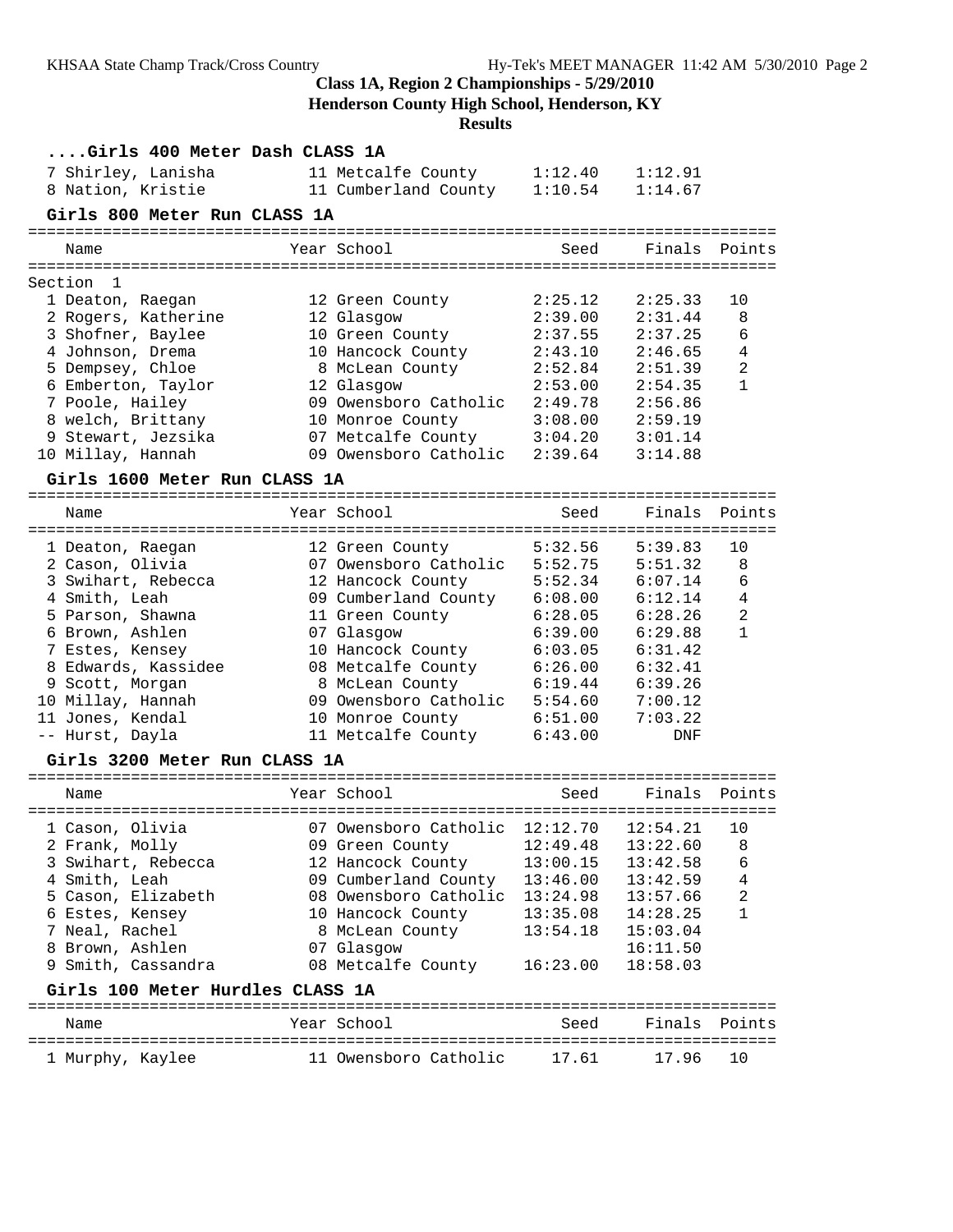# **Class 1A, Region 2 Championships - 5/29/2010 Henderson County High School, Henderson, KY**

| Girls 100 Meter Hurdles CLASS 1A             |                                           |                            |                |             |  |
|----------------------------------------------|-------------------------------------------|----------------------------|----------------|-------------|--|
| 2 Bradley, Katlan                            | 09 Glasgow                                | 19.28                      | 17.97          | 8           |  |
| 3 McFee, Kayla                               | 10 Green County                           | 18.10                      | 18.56          | 6           |  |
| 4 Dooper, Stephanie                          | 10 Owensboro Catholic                     | 18.56                      | 18.71          | 4           |  |
| 5 Hawkins, Audry                             | 09 Hancock County                         | 19.08                      | 19.83          | 2           |  |
| 6 Bartley, Shelby                            | 10 Monroe County                          | 20.04                      | 20.27          | 1           |  |
| Girls 300 Meter Hurdles CLASS 1A             |                                           |                            |                |             |  |
| Name                                         | Year School                               | Seed                       | Finals Points  |             |  |
|                                              |                                           |                            |                |             |  |
| Section<br>2                                 |                                           | 54.20                      |                |             |  |
| 1 Dooper, Stephanie<br>2 McFee, Kayla        | 10 Owensboro Catholic<br>10 Green County  | 54.73                      | 52.12<br>53.80 | 10<br>8     |  |
| 3 Hawkins, Audry                             | 09 Hancock County                         | 58.81                      | 55.52          | 6           |  |
| 4 Carter, Cassidy                            | 7 Monroe County                           | 57.70                      | 55.88          | 4           |  |
| 5 Richardson, Connar                         | 7 Monroe County 1:01.00                   |                            | 56.36          | 2           |  |
| 6 Bradley, Katlan                            | 09 Glasgow                                | 58.00                      | 57.12          | 1           |  |
| 7 Murphy, Kaylee                             | 11 Owensboro Catholic                     | 59.24                      | 1:00.54        |             |  |
| 8 Edwards, Kassidee                          | 08 Metcalfe County 1:08.20                |                            | 1:08.92        |             |  |
| Girls 4x100 Meter Relay CLASS 1A             |                                           |                            |                |             |  |
|                                              |                                           |                            |                |             |  |
| School                                       |                                           | Seed                       | Finals         | Points      |  |
| Section 1                                    |                                           |                            |                |             |  |
| 1 Campbellsville                             |                                           | 54.44                      | 54.42          | 10          |  |
| 1) Cowherd, Stephanie 11                     | 2) Crider, Erica 10                       |                            |                |             |  |
| 3) Smith, Denika 10                          | 4) Feltner, Kelsey 10                     |                            |                |             |  |
| 2 Glasgow                                    |                                           | 53.28                      | 54.51          | 8           |  |
| 1) Depp, Hydiea 08                           | 2) Wood, Emilee 10                        |                            |                |             |  |
| 3) Bradley, Katlan 09                        | 4) Bailey, Kennedy 09                     |                            |                |             |  |
| 5) Holgate, Hannah 12                        | 6)                                        |                            |                |             |  |
| 3 McLean County                              |                                           | 56.34                      | 55.53          | 6           |  |
| 1) Case, Shayna 9<br>3) Swift, Catherine 11  | 2) Hazelip, Sarah 11<br>4) Rice, Sydney 9 |                            |                |             |  |
| 5) Wright, Ashley 9                          | 6) Humphrey, Cheyene 07                   |                            |                |             |  |
| 7) Hinton, Emma 11                           | 8) Miller, Ashley 08                      |                            |                |             |  |
| 4 Monroe County                              |                                           | 59.30                      | 57.40          | 4           |  |
| 1) Turner, Skylar 10                         | 2) Fox, Sklya 8                           |                            |                |             |  |
| 3) Harrison, Hannah 9                        | 4) Gordon, Amber 11                       |                            |                |             |  |
| 5) Bartley, Shelby 10                        | 6) Davis, Olivia 8                        |                            |                |             |  |
| 7) Carter, Cassidy 7                         | 8)                                        |                            |                |             |  |
| 5 Cumberland County                          |                                           | 1:00.34                    | 1:01.91        | 2           |  |
| 1) Long, Monica 10                           |                                           | 2) Schoolcraft, Logan 08   |                |             |  |
| 3) Smith, Eliza 09                           | 4) Black, Courtney 12                     |                            |                |             |  |
| 5) Spivey, Kelsey 08                         | 6) Nation, Kristie 11                     |                            |                |             |  |
| 6 Metcalfe County                            |                                           | 1:05.90                    | 1:06.51        | 1           |  |
| 1) Parsons, Ivy 08                           | 2) Estes, Courtney 08                     |                            |                |             |  |
| 3) Bragg, Hayley 07                          | 4) Morrison, Mohogany 11                  |                            |                |             |  |
| 5) Trent, Brittany 07                        | 6) Smith, Cassandra 08                    |                            |                |             |  |
| 7) Henline, Shelby 11                        | 8) Bennett, Brittany 11                   | 56.10                      |                |             |  |
| -- Owensboro Catholic<br>1) Blythe, Haley 11 |                                           | 2) Caudhill, Sarah Beth 09 | DQ             | out of zone |  |
| 3) Dooper, Stephanie 10                      | 4) Goetz, Brittany 10                     |                            |                |             |  |
| 5) Nash, Brittany 10                         | 6) Searcy, Elizabeth 09                   |                            |                |             |  |
|                                              |                                           |                            |                |             |  |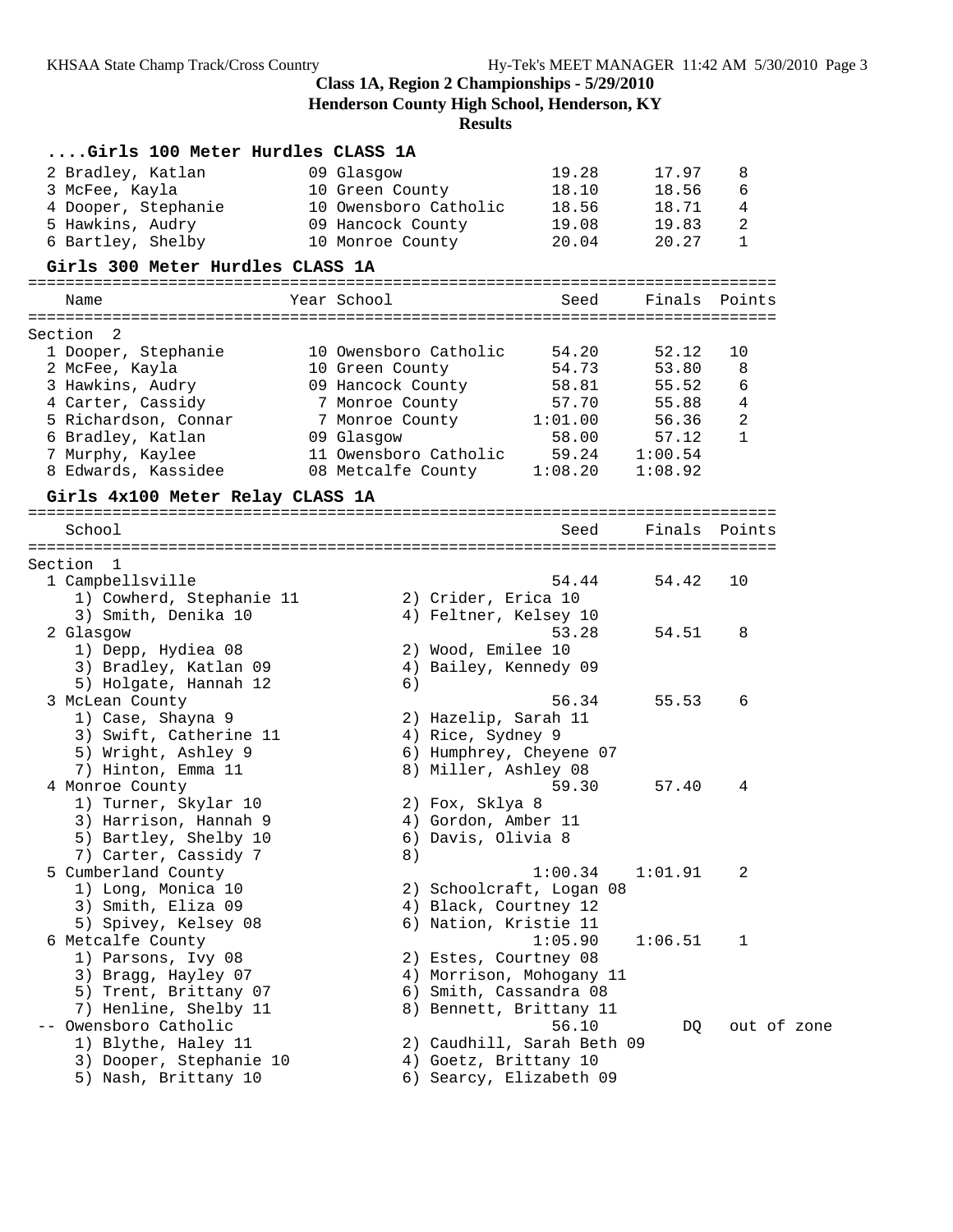**Henderson County High School, Henderson, KY**

#### **Results**

**....Girls 4x100 Meter Relay CLASS 1A**

7) Wheatley, Rachel 10 8)

#### **Girls 4x200 Meter Relay CLASS 1A**

| School                     | Seed                     | Finals Points |    |
|----------------------------|--------------------------|---------------|----|
|                            |                          |               |    |
| 1 Glasgow                  | 1:52.85                  | 1:50.92       | 10 |
| 1) Depp, Hydiea 08         | 2) Bailey, Kennedy 09    |               |    |
| 3) Holgate, Hannah 12      | 4) Norris, Randi 11      |               |    |
| 5) Wood, Emilee 10         | 6) Bradley, Katlan 09    |               |    |
| 2 Campbellsville           | 1:53.51                  | 1:54.19       | 8  |
| 1) Cowherd, Stephanie 11   | 2) Crider, Erica 10      |               |    |
| 3) Smith, Denika 10        | 4) Feltner, Kelsey 10    |               |    |
| 3 Hancock County           | 1:59.08                  | 1:59.04       | 6  |
| 1) Chappell, Holly 10      | 2) Long, Jaclyn 12       |               |    |
| 3) Johnson, Tanisha 11     | 4) Johnson, Drema 10     |               |    |
| 5) Swihart, Rebecca 12     | 6) Hawkins, Audry 09     |               |    |
| 4 Cumberland County        | 2:04.50                  | 2:05.27       | 4  |
| 1) Long, Monica 10         | 2) Schoolcraft, Logan 08 |               |    |
| 3) Spivey, Kelsey 08       | 4) Nation, Kristie 11    |               |    |
| 5) Smith, Eliza 09         | 6) Black, Courtney 12    |               |    |
| 5 Monroe County            | 2:07.60                  | 2:06.45       | 2  |
| 1) Davis, Olivia 8         | 2) Harrison, Hannah 9    |               |    |
| 3) welch, Brittany 10      | 4) Bartley, Shelby 10    |               |    |
| 5) Richardson, Connar 7    | 6) Nation, Kelsi 7       |               |    |
| 6 Owensboro Catholic       | 2:00.36                  | 2:08.22       | 1  |
| 1) Blair, Anna 09          | 2) Blythe, Haley 11      |               |    |
| 3) Caudhill, Sarah Beth 09 | 4) Mattingly, Meghan 09  |               |    |
| 5) Nash, Brittany 10       | 6) Searcy, Elizabeth 09  |               |    |
| 7) Wheatley, Rachel 10     | 8) Goetz, Brittany 10    |               |    |
| 7 Metcalfe County          | 2:13.60                  | 2:12.15       |    |
| 1) Parsons, Ivy 08         | 2) Estes, Courtney 08    |               |    |
| 3) Bragg, Hayley 07        | 4) Acree, Holly 11       |               |    |
| 5) Shirley, Lanisha 11     | 6) Morrison, Mohogany 11 |               |    |
| 7) Trent, Brittany 07      | 8) Smith, Cassandra 08   |               |    |
| 8 McLean County            | 2:11.62                  | 2:14.24       |    |
| 1) Wright, Ashley 9        | 2) Hayden, Haley 10      |               |    |
| 3) Miller, Ashley 08       | 4) Humphrey, Cheyene 07  |               |    |
| 5) Case, Shayna 9          | 6) Hazelip, Sarah 11     |               |    |
| 7) Hinton, Emma 11         | 8) Swift, Catherine 11   |               |    |

#### **Girls 4x400 Meter Relay CLASS 1A**

================================================================================ School Seed Finals Points ================================================================================ 1 Green County 4:20.63 4:21.42 10 1) Young, Brittany 10 2) Gettings, Cheyenne 11 3) Shofner, Baylee 10 (4) Deaton, Raegan 12 5) McFee, Kayla 10 (6) 2 Glasgow 4:34.90 4:21.45 8 1) Rogers, Katherine 12 2) Bailey, Kennedy 09 3) Norris, Randi 11 4) Holgate, Hannah 12 5) Foushee, Kylie 12 (6) 3 Owensboro Catholic 4:37.59 4:36.69 6 1) Ralph, Jessica 12 2) Cason, Olivia 07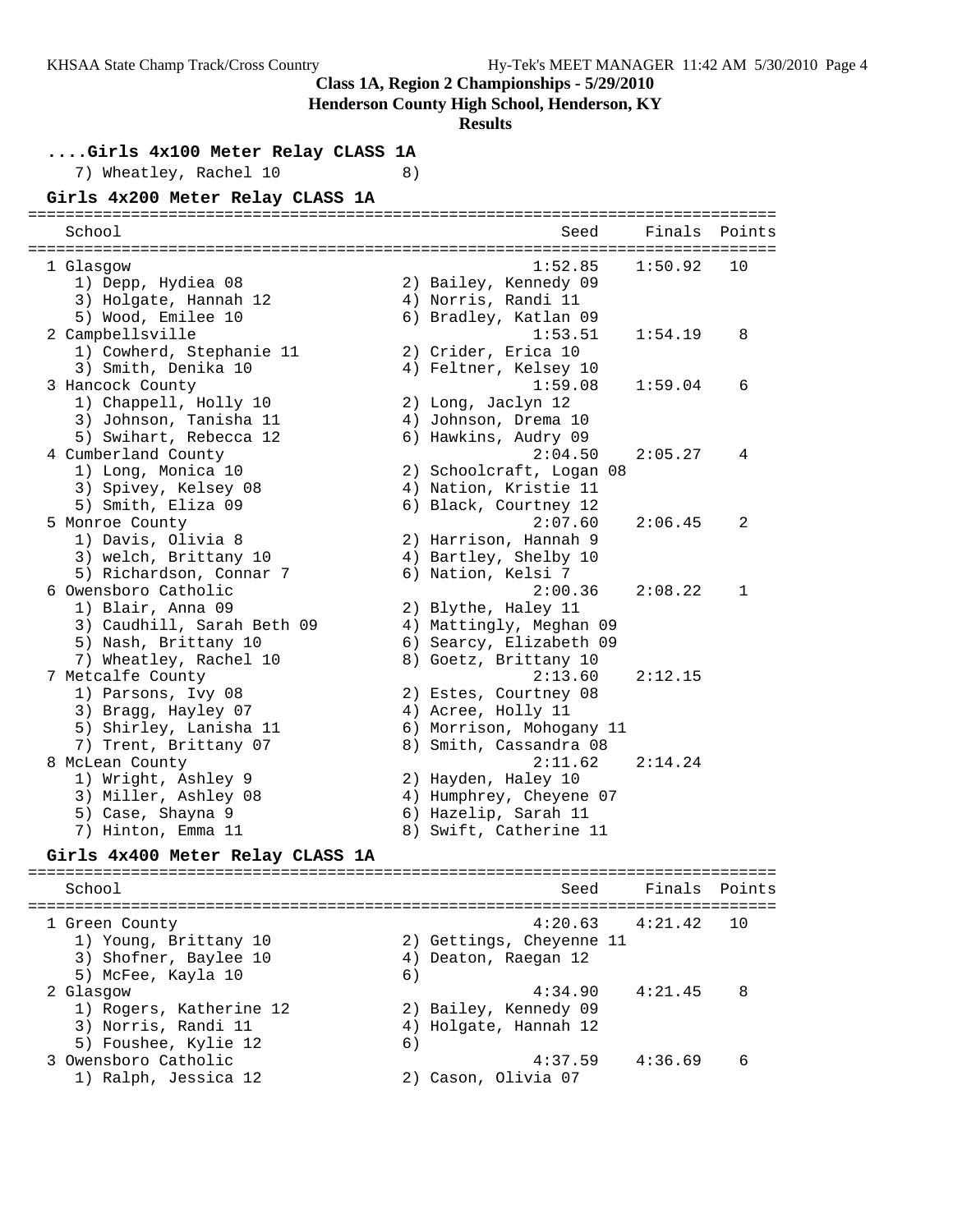**Henderson County High School, Henderson, KY**

| Girls 4x400 Meter Relay CLASS 1A                 |    |                                                |          |        |
|--------------------------------------------------|----|------------------------------------------------|----------|--------|
| 3) Caudhill, Sarah Beth 09                       |    | 4) Dant, Katelyn 09                            |          |        |
| 5) Dooper, Stephanie 10                          |    | 6) Mattingly, Meghan 09                        |          |        |
| 7) Millay, Hannah 09                             |    | 8) Searcy, Elizabeth 09                        |          |        |
| 4 Hancock County                                 |    | 4:37.00                                        | 4:39.38  | 4      |
| 1) Chappell, Holly 10                            |    | 2) Johnson, Drema 10                           |          |        |
| 3) Johnson, Tanisha 11                           |    | 4) Long, Jaclyn 12                             |          |        |
| 5) Swihart, Rebecca 12                           |    | 6) Hawkins, Audry 09                           |          |        |
| 5 McLean County                                  |    | 4:44.94                                        | 4:48.12  | 2      |
| 1) Case, Shayna 9                                |    | 2) Green, Julie 07                             |          |        |
| 3) Hinton, Emma 11                               |    | 4) Rice, Sydney 9                              |          |        |
| 5) Swift, Catherine 11                           |    | 6) Scott, Morgan 8                             |          |        |
| 7) Crowe, CeCe 9                                 | 8) |                                                |          |        |
| 6 Monroe County                                  |    | 5:00.00                                        | 4:51.56  | 1      |
| 1) Turner, Skylar 10                             |    | 2) Fox, Sklya 8                                |          |        |
| 3) Carter, Cassidy 7                             |    | 4) welch, Brittany 10                          |          |        |
| 5) Davis, Olivia 8                               |    | 6) Bartley, Shelby 10                          |          |        |
| 7 Metcalfe County                                |    | 5:02.10                                        | 4:58.35  |        |
| 1) Estes, Courtney 08                            |    | 2) Shirley, Lanisha 11                         |          |        |
| 3) Acree, Holly 11                               |    | 4) Hurst, Dayla 11                             |          |        |
| 5) Edwards, Kassidee 08                          |    | 6) Dubree, Jordan 11                           |          |        |
|                                                  |    | 8) Trent, Brittany 07                          |          |        |
| 7) Morrison, Mohogany 11                         |    |                                                |          |        |
| 8 Cumberland County                              |    | 5:02.60                                        | 5:17.24  |        |
| 1) Long, Monica 10                               |    | 2) Smith, Eliza 09                             |          |        |
| 3) Smith, Leah 09                                |    | 4) Nation, Kristie 11                          |          |        |
| 5) Black, Courtney 12                            |    | 6) Schoolcraft, Logan 08                       |          |        |
| Girls 4x800 Meter Relay CLASS 1A                 |    |                                                |          |        |
|                                                  |    |                                                |          |        |
|                                                  |    |                                                |          |        |
| School                                           |    | Seed                                           | Finals   | Points |
| 1 Green County                                   |    | 10:52.65                                       | 10:46.15 | 10     |
| 1) Deaton, Raegan 12                             |    | 2) Frank, Molly 09                             |          |        |
| 3) Jaggers, Erin 07                              |    | 4) Parson, Shawna 11                           |          |        |
| 5) Shofner, Baylee 10                            | 6) |                                                |          |        |
| 2 Owensboro Catholic                             |    |                                                | 11:03.76 | 8      |
| 1) Blair, Anna 09                                |    | 2) Cason, Elizabeth 08                         |          |        |
| 3) Cason, Olivia 07                              |    | 4) Dant, Katelyn 09                            |          |        |
| 5) Mattingly, Meghan 09                          |    | 6) Millay, Hannah 09                           |          |        |
| 7) Poole, Hailey 09                              |    | 8) Solorza, Stephanie 11                       |          |        |
| 3 Hancock County                                 |    | 11:07.00                                       | 11:06.30 | 6      |
| 1) Johnson, Drema 10                             |    |                                                |          |        |
|                                                  | 4) | 2) Long, Jaclyn 12                             |          |        |
| 3) Estes, Kensey 10<br>5) Chappell, Holly 10     | 6) | Swihart, Rebecca 12                            |          |        |
| 4 McLean County                                  |    | 11:29.74                                       | 11:16.69 | 4      |
|                                                  |    | 2) Scott, Morgan 8                             |          |        |
| 1) Dempsey, Chloe 8                              |    |                                                |          |        |
| 3) Neal, Rachel 8                                |    | 4) Green, Julie 07                             |          |        |
| 5) Crowe, CeCe 9                                 |    | 6) Rice, Sydney 9<br>11:13.37                  | 11:17.02 | 2      |
| 5 Glasgow                                        |    |                                                |          |        |
| 1) Rogers, Katherine 12                          |    | 2) Emberton, Taylor 12                         |          |        |
| 3) Foushee, Kylie 12                             |    | 4) Brown, Ashlen 07                            |          |        |
| 5) Shields, Natalie 10                           |    | 6) Holgate, Hannah 12<br>11:28.00              | 11:40.13 | 1      |
| 6 Metcalfe County                                |    |                                                |          |        |
| 1) Acree, Holly 11                               |    | 2) Shirley, Lanisha 11                         |          |        |
| 3) Estes, Courtney 08<br>5) Edwards, Kassidee 08 |    | 4) Hurst, Dayla 11<br>6) Morrison, Mohogany 11 |          |        |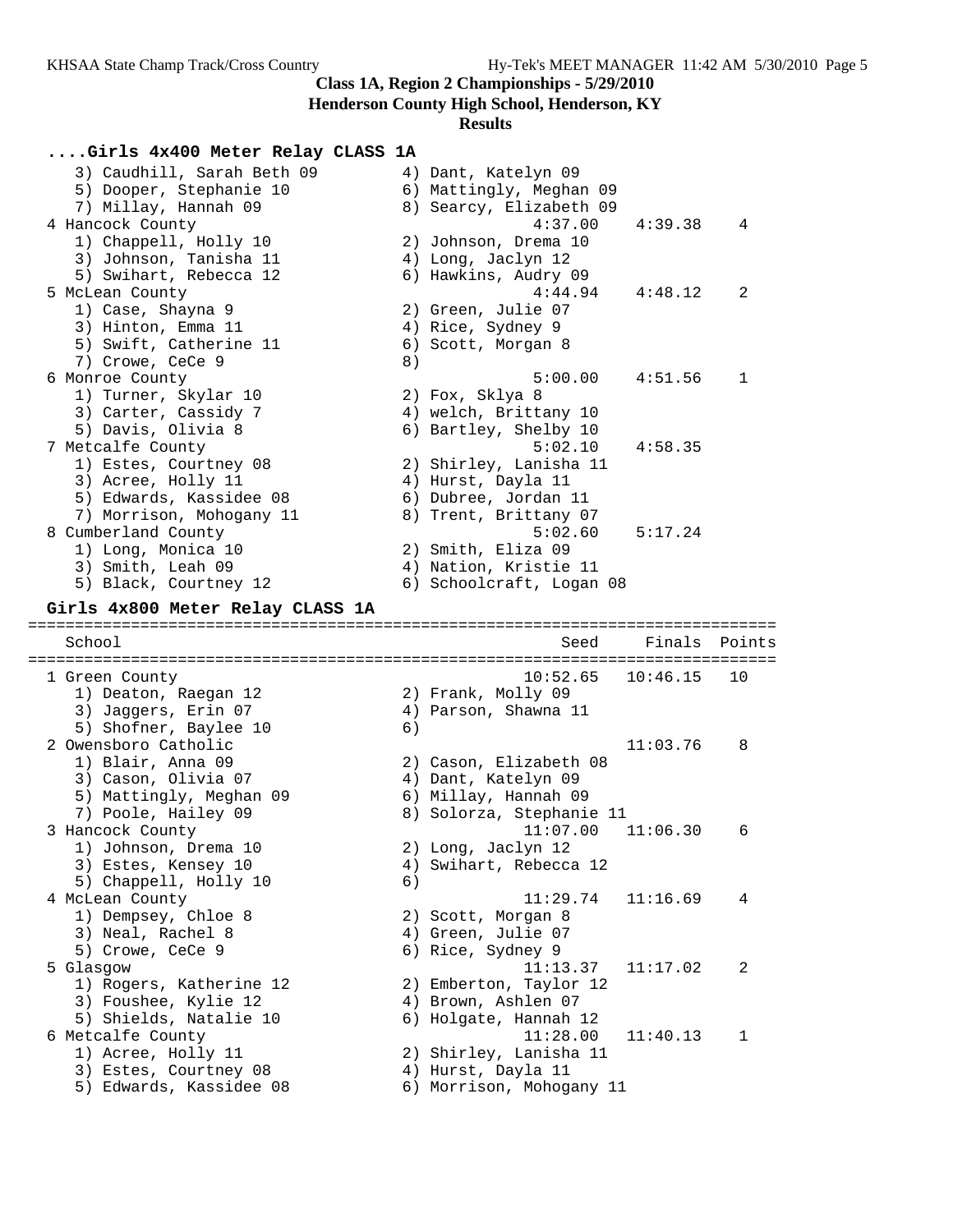**Henderson County High School, Henderson, KY**

#### **Results**

#### **....Girls 4x800 Meter Relay CLASS 1A**

| 7 Monroe County | $12:03.10$ $12:33.91$ |  |
|-----------------|-----------------------|--|
|-----------------|-----------------------|--|

 1) Jones, Kayla 10 2) Jones, Kendal 10 3) Catalan, Karen 9 4) Richardson, Connar 7 5) Nation, Kelsi 7 6) Harrison, Hannah 9

#### **Boys 100 Meter Dash CLASS 1A**

================================================================================ Name Year School Seed Finals Points ================================================================================ 1 Lindsey, Bradon 09 Owensboro Catholic 12.25 12.67 2 Rutledge, Austin 09 Metcalfe County 12.10 13.09 3 Owsley, Cedric 09 Cumberland County 13.24 13.11 4 Boling, Ryan 09 Hancock County 13.44 14.05 5 Hawley, Blake 09 Frederick Fraize 14.05 14.11 Section 2 1 Cape, Dylan 11 Cumberland County 11.30 11.59 10 2 Kendal, Tanner 11 Monroe County 11.50 11.67 8 3 Perry, Isreal 11 Caverna 11.20 11.74 6 4 Whitlow, Terrell 11 Glasgow 11.30 11.88 4 5 Ackerman, Trenton 12 Owensboro Catholic 11.50 12.37 2 6 Wilson, Kane 12 Green County 11.93 12.56 1 7 Romines, Burns 10 Green County 11.91 12.70 8 Shirley, Corey 9 Monroe County 12.10 12.77 **Boys 200 Meter Dash CLASS 1A** ================================================================================ Name The Year School Seed Finals Points ================================================================================ Section 1 1 Blakely, Johnny 12 Metcalfe County 28.00 27.92 2 Baker, Jon 10 Campbellsville 28.41 28.33 3 Hawley, Blake 09 Frederick Fraize 28.35 30.41 4 Popham, Stephen 11 Frederick Fraize 33.16 34.96 Section 2 1 Lindsey, Bradon 09 Owensboro Catholic 25.23 25.66 2 Harrison, Scott 11 Monroe County 25.70 25.82 3 Scott, Qwmaine 09 Cumberland County 25.90 25.90 4 Carpenter, Jake 11 McLean County 25.94 26.68 5 Rutledge, Austin 09 Metcalfe County 27.10 27.03 6 Renfrow, Stephen 11 Hancock County 25.57 27.18 7 McCuddy, Mark 09 Green County 26.66 27.54 Section 3 1 Cape, Dylan 11 Cumberland County 23.30 23.57 10 23.564 2 Kendal, Tanner 11 Monroe County 24.00 23.57 8 23.568 3 Perry, Isreal 11 Caverna 24.50 24.22 6 4 Sublett, Jalen 10 Glasgow 24.24 24.30 4 5 Case, Luke 11 Hancock County 24.58 24.79 2 6 Wilson, Kane 12 Green County 25.04 25.28 1 7 Sorrells, Devin 11 Glasgow 25.00 25.40 8 Bickett, Will 10 Owensboro Catholic 25.18 25.57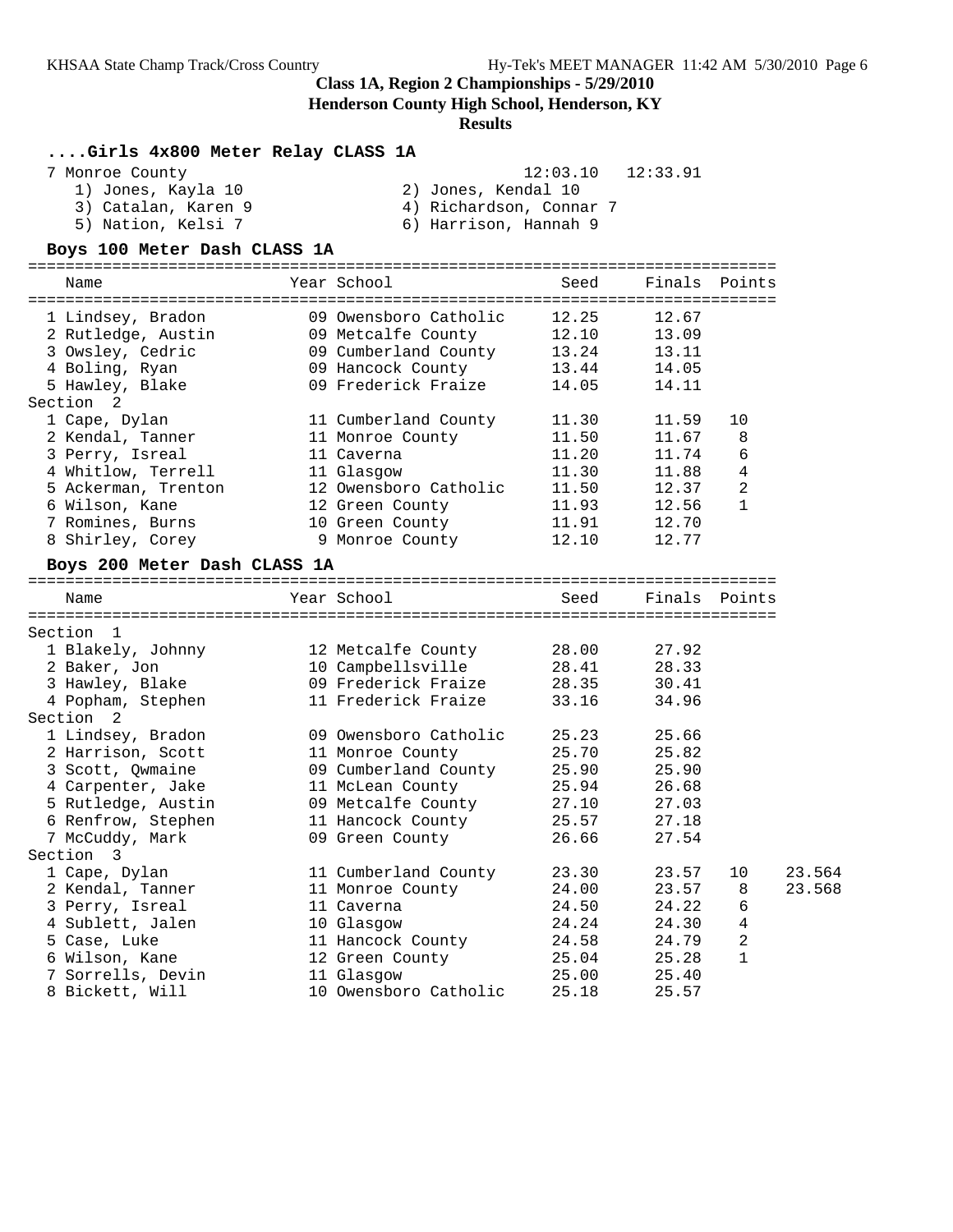# **Class 1A, Region 2 Championships - 5/29/2010 Henderson County High School, Henderson, KY**

# **Results**

# **Boys 400 Meter Dash CLASS 1A**

| ----------                                |                                             | ======== |                    |                |
|-------------------------------------------|---------------------------------------------|----------|--------------------|----------------|
| Name                                      | Year School                                 | Seed     | Finals             | Points         |
| Section<br>-2                             |                                             |          |                    |                |
| 1 Elrod, Tanner                           | 10 Monroe County                            | 59.90    | 58.16              |                |
| 2 Basil, Chris                            | 11 Metcalfe County                          | 58.90    | 59.19              |                |
| 3 Dotsey, Alex                            | 11 Owensboro Catholic                       | 1:00.20  | 1:00.28            |                |
| 4 Hawley, Blake                           | 09 Frederick Fraize                         | 1:02.81  | 1:04.71            |                |
| 5 Compton, LC                             | 09 Green County                             | 1:03.25  | 1:08.45            |                |
| 6 Popham, Stephen                         | 11 Frederick Fraize                         | 1:12.68  | 1:11.55            |                |
| Section<br>- 3                            |                                             |          |                    |                |
| 1 Spivey, Kameron                         | 12 Cumberland County                        | 51.20    | 51.04              | 10             |
| 2 Bradley, Sammy                          | 10 Glasgow                                  | 52.80    | 53.02              | 8              |
| 3 Kittinger, Garrett                      | 11 McLean County                            | 53.81    | 54.09              | 6              |
| 4 Scott, Qwmaine                          | 09 Cumberland County                        | 57.50    | 56.16              | 4              |
| 5 Kreisle, Karl                           | 09 Hancock County                           | 56.82    | 56.79              | $\overline{a}$ |
| 6 Martin, Kain                            | 10 Glasgow                                  | 57.38    | 56.91              | $\mathbf{1}$   |
| 7 Ramsey, Larry                           | 11 Hancock County                           | 56.37    | 57.96              |                |
| 8 Garrett, Ricky                          | 12 Green County                             | 58.08    | 58.20              |                |
|                                           |                                             |          |                    |                |
| Boys 800 Meter Run CLASS 1A               |                                             |          |                    |                |
|                                           | Year School                                 | Seed     | Finals             | Points         |
| Name                                      |                                             |          |                    |                |
| Section<br>$\mathbf{1}$                   |                                             |          |                    |                |
| 1 Thomerson, Dustin                       | 11 Glasgow                                  | 2:12.39  | 2:11.09            | 10             |
| 2 Zettlemoyer, Scott                      | 12 Glasgow                                  | 2:13.24  | 2:12.23            | 8              |
| 3 Williams, Keaton                        | 11 Cumberland County                        | 2:13.05  | 2:13.99            | 6              |
| 4 Moore, Gaither                          | 11 Green County                             | 2:13.00  | 2:15.97            | $\overline{4}$ |
| 5 Roach, Cody                             | 09 Hancock County                           | 2:24.22  | 2:22.17            | $\overline{2}$ |
| 6 Gearalds, Devin                         | 7 Monroe County                             | 2:19.00  | 2:26.32            | $\mathbf{1}$   |
| 7 Brown, Willie                           | 11 Hancock County                           | 2:41.39  | 2:30.61            |                |
| 8 Riggs, Nathan                           | 08 Campbellsville                           | 2:20.00  | 2:32.76            |                |
|                                           | 09 Cumberland County                        |          |                    |                |
| 9 Williams, Corey                         | 09 Owensboro Catholic                       | 2:30.00  | 2:35.80            |                |
| 10 Fulkerson, Daniel                      |                                             | 2:37.67  | 2:45.34            |                |
| 11 welch, briley                          | 7 Monroe County                             | 2:43.00  | 2:47.82            |                |
| 12 Jenks, Zach                            | 07 Metcalfe County<br>09 Owensboro Catholic | 2:40.00  | 2:48.96<br>2:59.12 |                |
| 13 Lowe, Trevor                           |                                             | 2:59.30  |                    |                |
| Boys 1600 Meter Run CLASS 1A              |                                             |          |                    |                |
| =================================<br>Name | Year School                                 | Seed     | Finals             | Points         |
| =====                                     |                                             |          |                    |                |
| 1 Goedde, Michael                         | 09 Owensboro Catholic                       | 4:55.47  | 4:58.51            | 10             |
| 2 Thomerson, Dustin                       | 11 Glasgow                                  | 5:01.00  | 5:01.58            | 8              |
| 3 Riggs, Nathan                           | 08 Campbellsville                           | 5:08.99  | 5:05.42            | 6              |
| 4 Gearalds, Devin                         | 7 Monroe County                             | 5:03.00  | 5:06.84            | $\,4$          |
| 5 Williams, Keaton                        | 11 Cumberland County                        | 5:10.53  | 5:11.23            | $\sqrt{2}$     |
| 6 Roach, Cody                             | 09 Hancock County                           | 4:59.17  | 5:14.30            | $\mathbf{1}$   |
| 7 Mercer, Mikel                           | 10 McLean County                            | 5:36.74  | 5:22.30            |                |
| 8 Rucker, Zack                            | 8 Caverna                                   | 5:23.00  | 5:23.87            |                |
| 9 Lile, Tailor                            | 09 Glasgow                                  | 5:12.00  | 5:30.05            |                |
| 10 Rafferty, Michael                      | 09 Campbellsville                           | 5:46.89  | 5:42.36            |                |
| 11 Schroader, Cody                        | 07 Hancock County                           | 5:29.79  | 5:50.55            |                |
| 12 Smith, Ethan                           | 07 Cumberland County                        | 5:47.13  | 5:57.87            |                |
|                                           | 08 Owensboro Catholic                       |          |                    |                |
| 13 Crowe, Marti                           |                                             | 5:55.10  | 6:00.70            |                |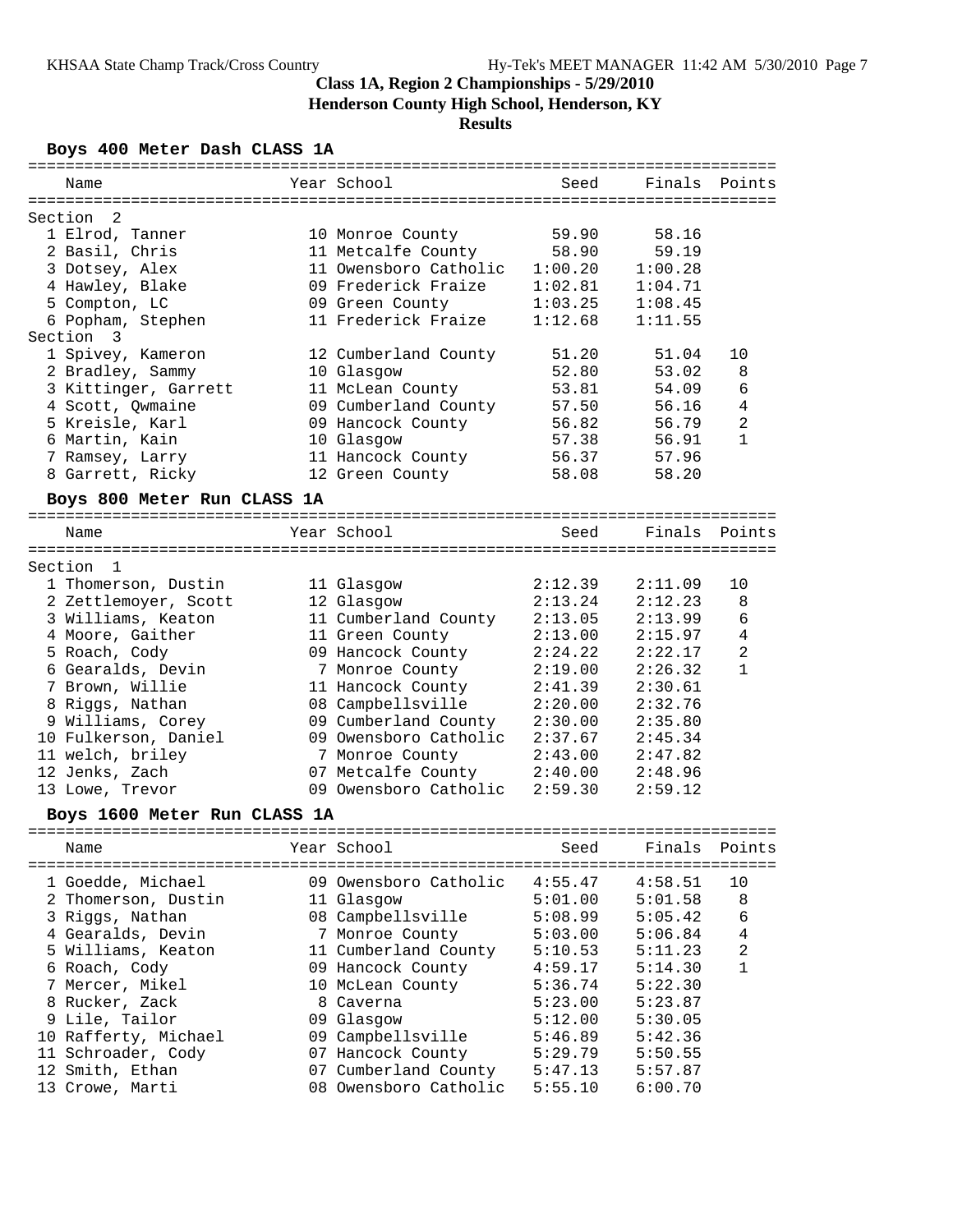**Henderson County High School, Henderson, KY**

| Boys 1600 Meter Run CLASS 1A         |                                               |          |                      |                                |
|--------------------------------------|-----------------------------------------------|----------|----------------------|--------------------------------|
| 14 Jenks, Zach                       | 07 Metcalfe County                            |          | $6:04.00$ $6:17.64$  |                                |
| 15 Blakely, Johnny                   | 12 Metcalfe County 6:03.00                    |          | 6:17.66              |                                |
| Boys 3200 Meter Run CLASS 1A         |                                               |          |                      |                                |
| Name                                 | Year School                                   | Seed     | Finals               | Points                         |
|                                      |                                               |          |                      |                                |
| 1 Goedde, Michael                    | 09 Owensboro Catholic 10:53.46                |          | 11:31.99             | 10                             |
| 2 Roach, Cody                        | 09 Hancock County                             | 11:17.00 | 11:50.47             | 8                              |
| 3 Rucker, Zack                       | 8 Caverna                                     | 11:36.00 | 11:50.85             | 6                              |
| 4 Mercer, Mikel                      | 10 McLean County                              | 12:33.44 | 12:15.25             | 4                              |
| 5 Rafferty, Michael                  | 09 Campbellsville                             | 12:37.00 | 12:18.16             | $\overline{a}$<br>$\mathbf{1}$ |
| 6 Tipton, Giles<br>7 Schroader, Cody | 9 Monroe County<br>07 Hancock County 12:09.00 | 13:03.00 | 12:27.60<br>12:32.31 |                                |
| 8 Cook, Zack                         | 09 Cumberland County 13:07.00                 |          | 13:33.83             |                                |
| 9 Gross, Brian                       | 09 Owensboro Catholic 13:33.27                |          | 14:34.61             |                                |
| Boys 110 Meter Hurdles CLASS 1A      |                                               |          |                      |                                |
|                                      |                                               |          |                      |                                |
| Name                                 | Year School                                   | Seed     | Finals               | Points                         |
| 1 Burden, David                      | 11 McLean County                              | 16.27    | 16.28                | 10                             |
| 2 Bertke, Chris                      | 11 Hancock County                             | 16.09    | 16.58                | 8                              |
| 3 Hall, Ben                          | 10 Cumberland County                          | 17.94    | 17.99                | 6                              |
| 4 Carrico, Collin                    | 09 Owensboro Catholic                         | 16.76    | 18.12                | $\overline{4}$                 |
| 5 Houchens, Cody                     | 10 Green County                               | 17.38    | 19.09                | $\overline{a}$                 |
| 6 Franey, Ben                        | 11 Owensboro Catholic 19.22                   |          | 19.32                | $\mathbf{1}$                   |
| 7 Renfrow, Stephen<br>8 Baker, Jon   | 11 Hancock County 19.88<br>10 Campbellsville  | 22.14    | 20.24<br>22.11       |                                |
| Boys 300 Meter Hurdles CLASS 1A      |                                               |          |                      |                                |
|                                      |                                               |          |                      |                                |
| Name                                 | Year School                                   | Seed     | Finals Points        |                                |
| 1 Baker, Jon                         | 10 Campbellsville                             |          | 51.80                | 1                              |
| Section <sub>2</sub>                 |                                               |          |                      |                                |
| 1 Houchens, Cody                     | 10 Green County                               | 43.17    | 42.32                | 10                             |
| 2 Bertke, Chris                      | 11 Hancock County                             | 43.07    | 43.83                | 8                              |
| 3 Harris, Steely                     | 09 Glasgow                                    | 44.20    | 44.40                | 6                              |
| 4 Hall, Ben                          | 10 Cumberland County                          | 44.84    | 46.31                | 4                              |
| 5 Carrico, Collin                    | 09 Owensboro Catholic                         | 48.64    | 47.18                | $\overline{\phantom{0}}^2$     |
| 6 Franey, Ben                        | 11 Owensboro Catholic                         | 53.08    | 54.19                |                                |
| 7 McCaslin, Dustin                   | 11 McLean County                              | 51.04    | 54.59                |                                |
| 8 Renfrow, Stephen                   | 11 Hancock County                             | 44.26    | 55.68                |                                |
| Boys 4x100 Meter Relay CLASS 1A      |                                               |          |                      |                                |
| School                               |                                               | Seed     | Finals Points        |                                |
|                                      |                                               |          |                      |                                |
| Section 1<br>1 Cumberland County     |                                               | 46.18    | 45.62                | 10                             |
| 1) Cape, Dylan 11                    | 2) Hall, Ben 10                               |          |                      |                                |
| 3) Huber, Adam 10                    | 4) Spivey, Kameron 12                         |          |                      |                                |
| 5) Scott, Qwmaine 09                 | 6) Owsley, Cedric 09                          |          |                      |                                |
| 7) Lewis, Will 10                    | 8) Williams, Corey 09                         |          |                      |                                |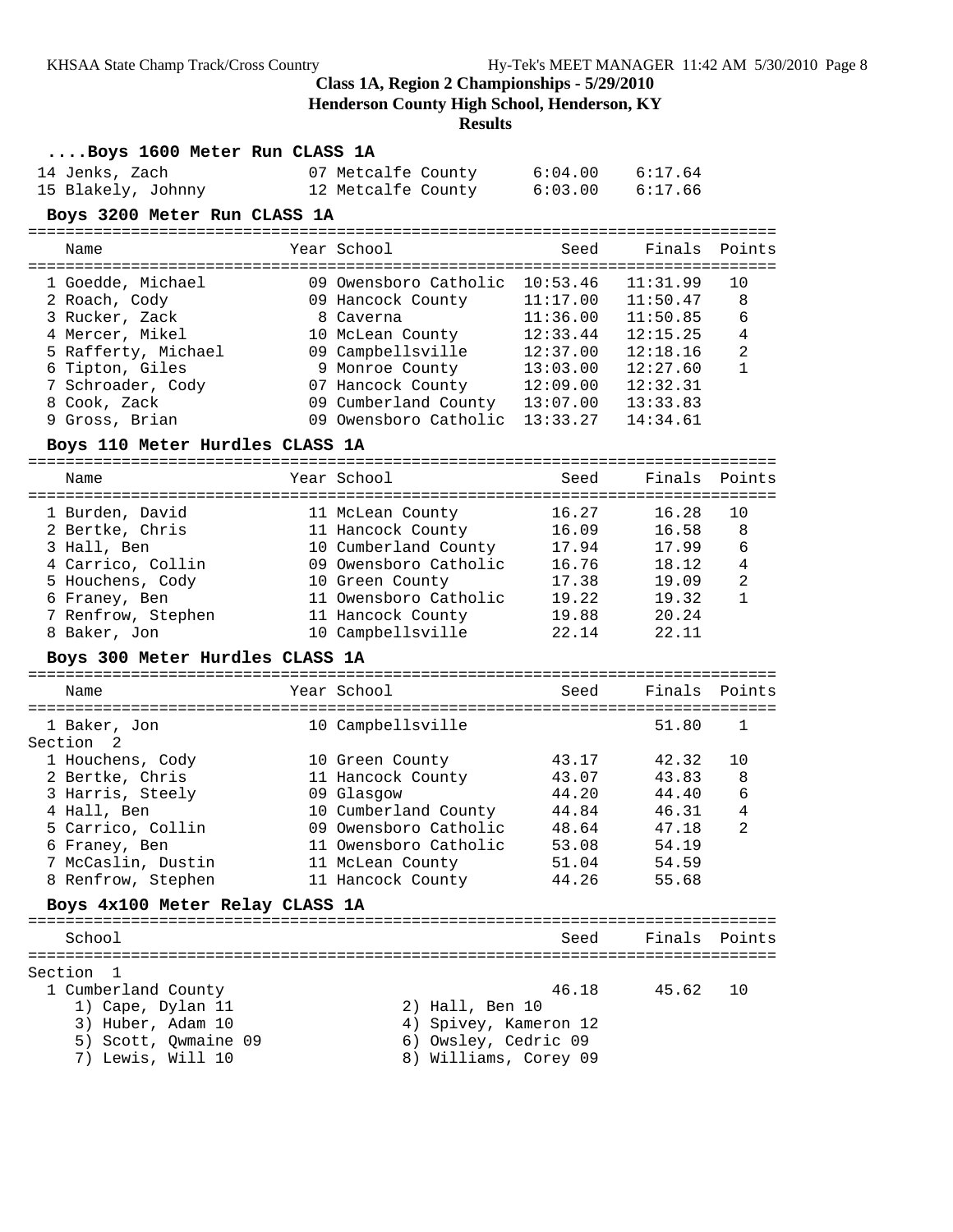**Henderson County High School, Henderson, KY**

# **Results**

# **....Boys 4x100 Meter Relay CLASS 1A**

| 2 Glasgow                       |    | 46.00                    | 45.71         | 8             |  |
|---------------------------------|----|--------------------------|---------------|---------------|--|
| 1) McCathron, James 10          |    | 2) Sublett, Jalen 10     |               |               |  |
| 3) Smith, LaJuan 10             |    | 4) Whitlow, Terrell 11   |               |               |  |
| 5) Bradley, Michael 11          |    | 6) Sorrells, Devin 11    |               |               |  |
| 7) Wooten, Josh 10              |    | 8) Harris, Steely 09     |               |               |  |
| 3 Owensboro Catholic            |    | 47.50                    | 47.78         | 6             |  |
| 1) Ackerman, Trenton 12         |    | 2) Bickett, Will 10      |               |               |  |
| 3) Dotsey, Alex 11              |    | 4) Edwards, Collin 12    |               |               |  |
| 5) Hagan, Travis 10             |    | 6) Harvey, Evan 12       |               |               |  |
| 7) Lindsey, Bradon 09           |    | 8) Tanner, Jacob 10      |               |               |  |
| 4 Hancock County                |    | 49.07                    | 48.06         | 4             |  |
| 1) Kreisle, Karl 09             |    | 2) Luttrell, Shane 12    |               |               |  |
| 3) McCoy, Austin 10             |    | 4) Case, Luke 11         |               |               |  |
| 5) Ramsey, Larry 11             |    | 6) Renfrow, Stephen 11   |               |               |  |
| 5 McLean County                 |    | 48.07                    | 48.44         | 2             |  |
| 1) Burden, David 11             |    | 2) Carpenter, Jake 11    |               |               |  |
|                                 |    |                          |               |               |  |
| 3) Head, Anthony 11             |    | 4) Kelley, Chris 11      |               |               |  |
| 5) Wilson, Jordan 08            |    | 6) Kittinger, Garrett 11 |               |               |  |
| 7) Baird, Morgan 11             |    | 8) Johnson, Jessen 08    |               |               |  |
| 6 Caverna                       |    | 49.36                    | 51.83         | 1             |  |
| 1) Perry, Isreal 11             |    | 2) Weckman, Corey 11     |               |               |  |
| 3) Butler, Jeremiah 11          |    | 4) Stephens, Trevor 7    |               |               |  |
| 5) Gossett, Dylan 8             |    | 6) Rucker, Zack 8        |               |               |  |
| 7) Roden, Bradley 7             | 8) |                          |               |               |  |
| -- Green County                 |    | 47.91                    | DNF           | dropped baton |  |
| 1) Romines, Burns 10            |    | 2) McCuddy, Mark 09      |               |               |  |
| 3) Puryear, Garrad 12           |    | 4) Stone, John 12        |               |               |  |
| 5) Gupton, Cody 12              | 6) |                          |               |               |  |
| Boys 4x200 Meter Relay CLASS 1A |    |                          |               |               |  |
|                                 |    |                          |               |               |  |
| School                          |    | Seed                     | Finals Points |               |  |
|                                 |    |                          |               |               |  |
| 1 Glasgow                       |    | 1:35.10                  | 1:33.96       | 10            |  |
| 1) McCathron, James 10          |    | 2) Sublett, Jalen 10     |               |               |  |
| 3) Smith, LaJuan 10             |    | 4) Whitlow, Terrell 11   |               |               |  |
| 5) Bradley, Michael 11          |    | 6) Sorrells, Devin 11    |               |               |  |
| 7) Bradley, Sammy 10            |    | 8) Wooten, Josh 10       |               |               |  |
| 2 Green County                  |    | 1:36.21                  | 1:38.14       | 8             |  |
| 1) Garrett, Ricky 12            |    | 2) Wilson, Kane 12       |               |               |  |
| 3) Stone, John 12               |    | 4) Houchens, Cody 10     |               |               |  |
| 5) Gupton, Cody 12              |    | 6) Romines, Burns 10     |               |               |  |
| 3 Hancock County                |    | 1:40.10                  | 1:39.38       | 6             |  |
| 1) Kreisle, Karl 09             |    | 2) Luttrell, Shane 12    |               |               |  |
| 3) Ramsey, Larry 11             |    | 4) Case, Luke 11         |               |               |  |
| 5) McCoy, Austin 10             |    | 6) Renfrow, Stephen 11   |               |               |  |
| 4 Cumberland County             |    | 1:38.60                  | 1:40.48       | 4             |  |
| 1) Webb, Jordan 08              |    | 2) Owsley, Cedric 09     |               |               |  |
| 3) Huber, Adam 10               |    | 4) Scott, Qwmaine 09     |               |               |  |
| 5) Williams, Corey 09           |    | 6) Smith, Ethan 07       |               |               |  |
| 7) Lewis, Will 10               |    | 8) Hickman, Dusty 10     |               |               |  |
| 5 Owensboro Catholic            |    | 1:40.56                  | 1:41.60       | 2             |  |
| 1) Bickett, Will 10             |    | 2) Dotsey, Alex 11       |               |               |  |
| 3) Edwards, Collin 12           |    | 4) Hagan, Travis 10      |               |               |  |
| 5) Lindsey, Bradon 09           |    | 6) Linn, Josh 12         |               |               |  |
|                                 |    |                          |               |               |  |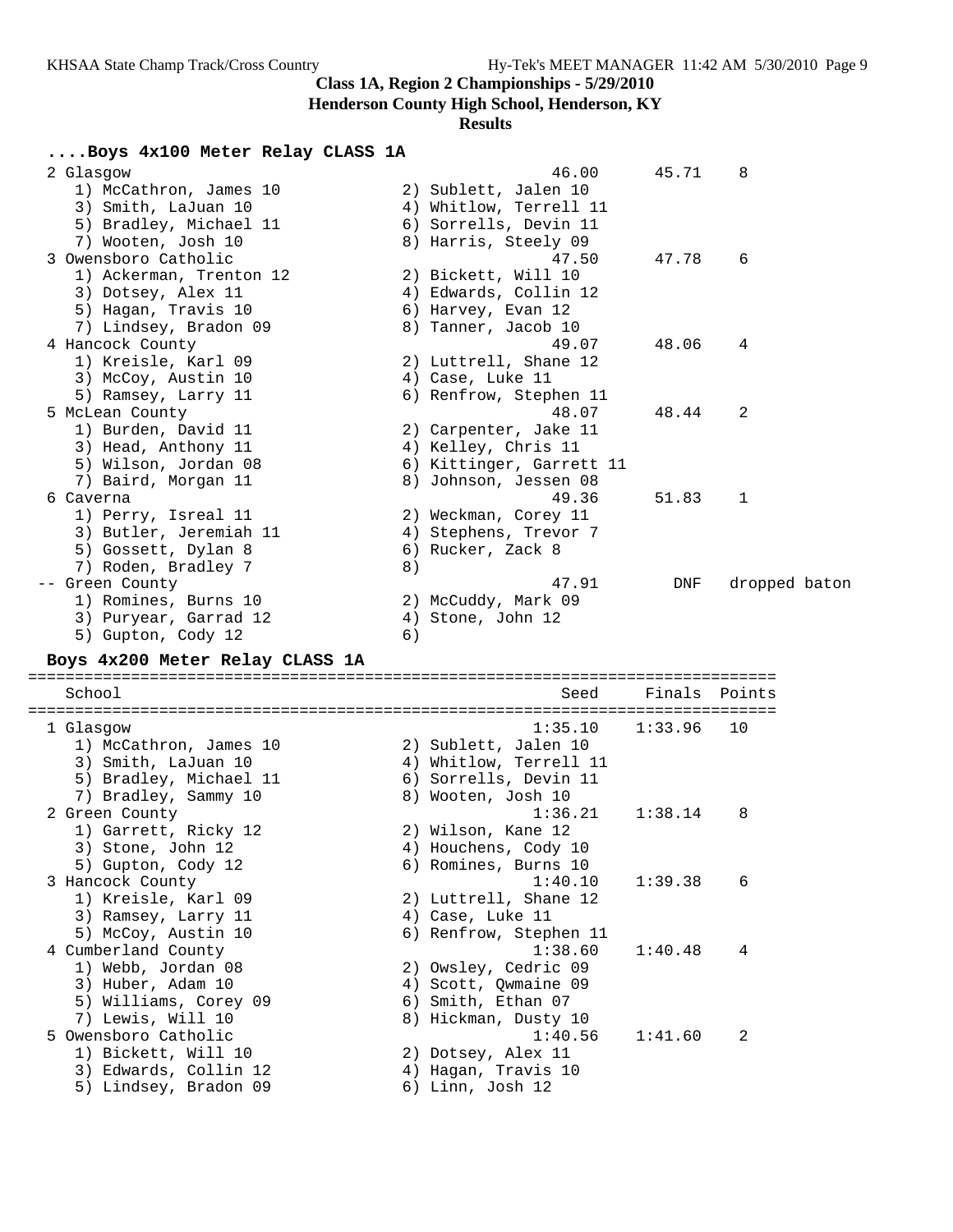**Henderson County High School, Henderson, KY**

# **Results**

# **....Boys 4x200 Meter Relay CLASS 1A**

| 7) Tanner, Jacob 10  |                          |  |
|----------------------|--------------------------|--|
| 6 McLean County      | 1:45.04<br>1:51.94       |  |
| 1) Wilson, Jordan 08 | 2) Johnson, Jessen 08    |  |
| 3) West, Garrett 11  | 4) McCaslin, Dustin 11   |  |
| 5) Baird, Morgan 11  | 6) Kittinger, Garrett 11 |  |
| 7) Burden, David 11  | 8) Head, Anthony 11      |  |

# **Boys 4x400 Meter Relay CLASS 1A**

| ===============<br>School       |    | ==========================<br>Seed | ==============<br>Finals | Points       |
|---------------------------------|----|------------------------------------|--------------------------|--------------|
| 1 Glasgow                       |    | 3:41.33                            | 3:37.25                  | 10           |
| 1) McCathron, James 10          |    | 2) Sublett, Jalen 10               |                          |              |
| 3) Smith, LaJuan 10             |    | 4) Whitlow, Terrell 11             |                          |              |
| 5) Bradley, Sammy 10            |    | 6) Sorrells, Devin 11              |                          |              |
| 7) Martin, Kain 10              |    | 8) Lile, Tailor 09                 |                          |              |
| 2 Green County                  |    | 3:47.84                            | 3:43.92                  | 8            |
| 1) Houchens, Cody 10            |    | 2) Wilson, Kane 12                 |                          |              |
| 3) Moore, Gaither 11            |    | 4) Garrett, Ricky 12               |                          |              |
| 5) Stone, John 12               |    | 6) Gupton, Cody 12                 |                          |              |
| 3 Cumberland County             |    | 3:42.80                            | 3:48.60                  | 6            |
| 1) Cape, Dylan 11               |    | 2) Huber, Adam 10                  |                          |              |
| 3) Williams, Keaton 11          |    | 4) Spivey, Kameron 12              |                          |              |
| 5) Scott, Qwmaine 09            |    | 6) Owsley, Cedric 09               |                          |              |
| 7) Hall, Ben 10                 |    | 8) Williams, Corey 09              |                          |              |
| 4 McLean County                 |    | 3:52.14                            | 3:56.43                  | 4            |
| 1) Turley, Ben 12               |    | 2) Kelley, Chris 11                |                          |              |
| 3) Kittinger, Garrett 11        |    | 4) Head, Anthony 11                |                          |              |
| 5) Carpenter, Jake 11           |    | 6) Burden, David 11                |                          |              |
| 7) Mercer, Mikel 10             |    | 8) Baird, Morgan 11                |                          |              |
| 5 Hancock County                |    | 3:56.47                            | 3:57.15                  | 2            |
| 1) Bertke, Chris 11             |    | 2) Kreisle, Karl 09                |                          |              |
| 3) Ramsey, Larry 11             |    | 4) Case, Luke 11                   |                          |              |
| 5) Luttrell, Shane 12           |    | 6) McCoy, Austin 10                |                          |              |
| 6 Owensboro Catholic            |    | 3:50.48                            | 3:57.81                  | $\mathbf{1}$ |
| 1) Ackerman, Trenton 12         |    | 2) Carrico, Collin 09              |                          |              |
| 3) Dotsey, Alex 11              |    | 4) Edwards, Collin 12              |                          |              |
| 5) Fulkerson, Daniel 09         |    | 6) Lindsey, Bradon 09              |                          |              |
| 7) Linn, Josh 12                | 8) |                                    |                          |              |
| 7 Metcalfe County               |    | 4:28.00                            | 4:31.52                  |              |
| 1) Basil, Chris 11              |    | 2) Rutledge, Austin 09             |                          |              |
| 3) Jenks, Zach 07               |    | 4) Leming, Sean 12                 |                          |              |
| 5) Jolly, Cam 12                |    | 6) Blakely, Johnny 12              |                          |              |
| 7) Gardner, Dylan 07            | 8) |                                    |                          |              |
| Boys 4x800 Meter Relay CLASS 1A |    |                                    |                          |              |
| School                          |    | Seed                               | Finals                   | Points       |
|                                 |    |                                    |                          |              |
| 1 Glasgow                       |    | 9:03.61                            | 9:12.69                  | 10           |

| T ATASAOM                |                         |         | — ⊥∪ |
|--------------------------|-------------------------|---------|------|
| 1) Zettlemoyer, Scott 12 | 2) Wooten, Josh 10      |         |      |
| 3) Sorrells, Devin 11    | 4) Thomerson, Dustin 11 |         |      |
| 5) Lile, Tailor 09       | 6) Kinslow, Anthony 10  |         |      |
| 2 Hancock County         | 9:40.23                 | 9:14.80 | 8    |
| 1) Bertke, Chris 11      | 2) Schroader, Cody 07   |         |      |
|                          |                         |         |      |